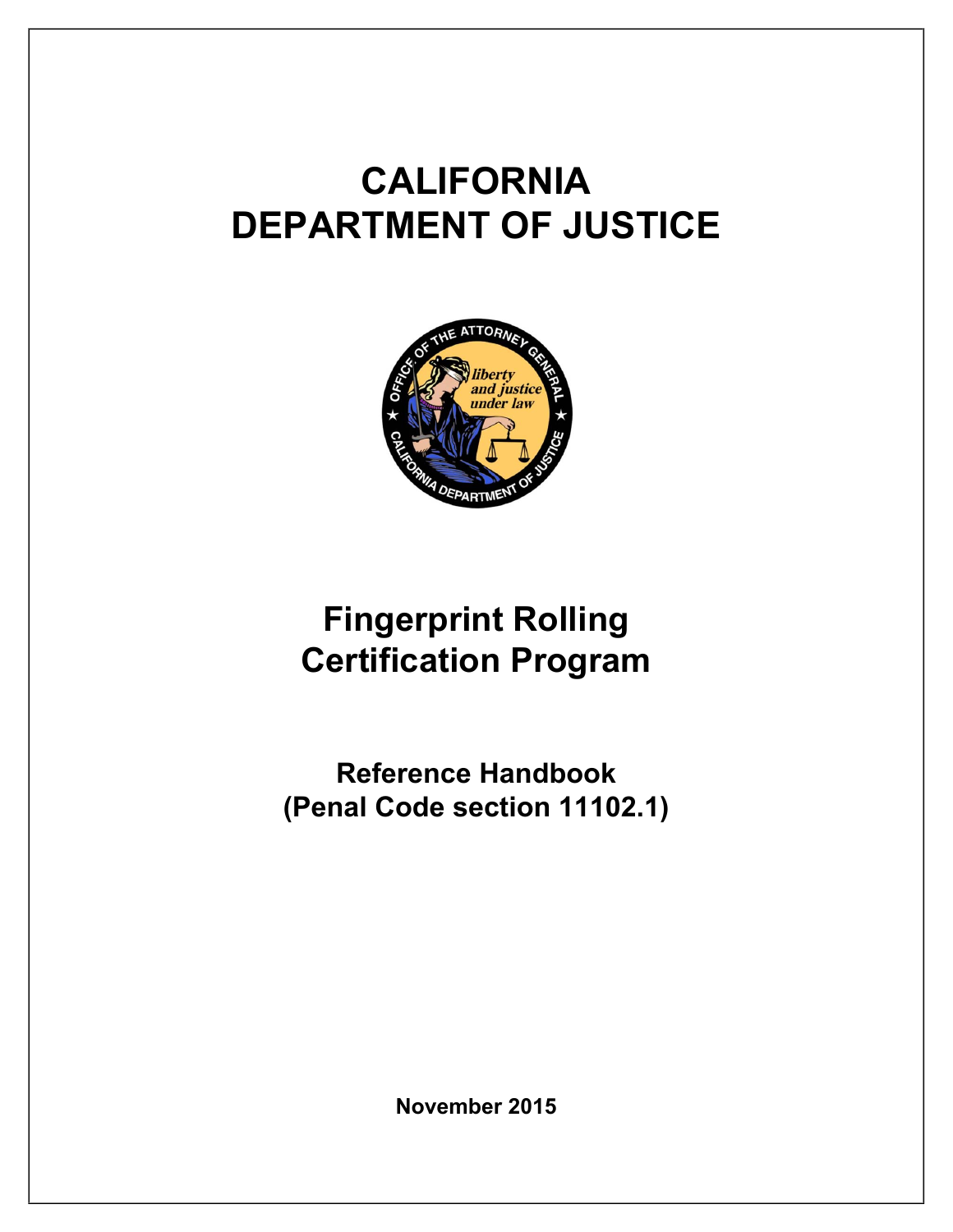#### **TABLE OF CONTENTS**

| Application for Certification form (BCIA 8372)   | Available on-line |
|--------------------------------------------------|-------------------|
| Request for Live Scan Service form (BCIA 8016FP) | Available on-line |
| <b>Program Regulations</b>                       | Available on-line |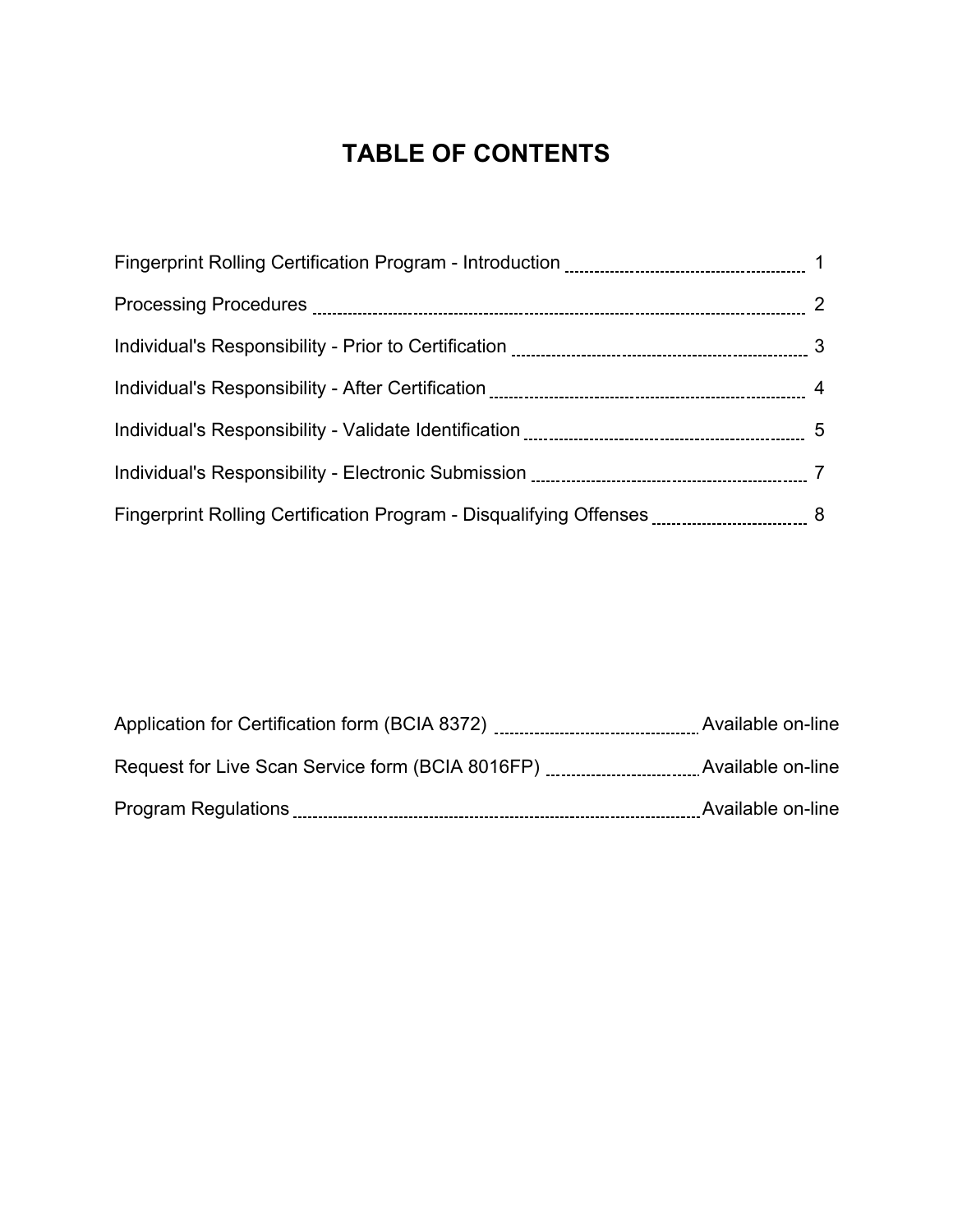## **Fingerprint Rolling Certification Program**

California Penal Code section 11102.1 mandates the Department of Justice (DOJ) to establish, implement, and maintain a certification program to process fingerprint-based Criminal Offender Record Information (CORI) background checks on individuals who roll applicant fingerprint impressions manually or electronically for non-law enforcement purposes (licensure, employment or certification). The DOJ will not accept fingerprint impressions unless they were rolled by an individual certified under the DOJ's Fingerprint Rolling Certification Program (FRCP). Law enforcement personnel and state employees who have received training pertaining to applicant fingerprint rolling and have undergone a CORI background investigation are exempt from the requirements of this section while in the performance of their official duties.

Penal Code (PC) section 11102.1 seeks to protect California's criminal history information from fraud and unauthorized access by certifying individuals who roll fingerprint impressions. Furthermore, PC section 11102.1 provides a safeguard against data corruption and protects the credibility of the state's criminal history database by requiring the certification of individuals who roll fingerprint impressions.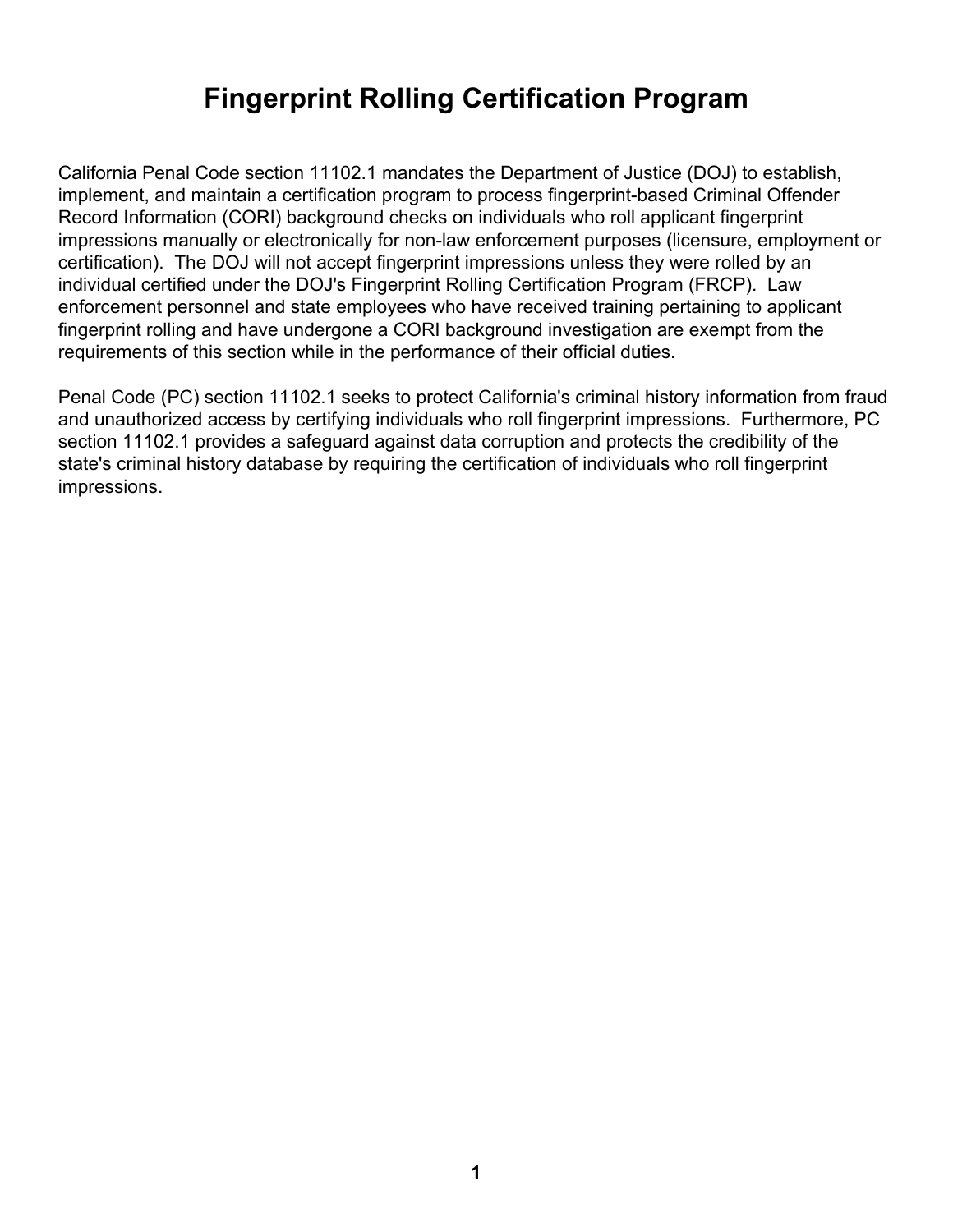## **Fingerprint Rolling Certification Program**

#### **Processing Procedures**

Applicants must be at least 18 years of age and a legal resident of California at the time of certification.

Upon receipt of the Application for Certification form (BCIA 8372), the Fingerprint Rolling Certification Program (FRCP) will begin processing the application. After successful completion of the application review process and criminal background check, the individual will receive an approval letter and certificate from the FRCP. The letter will contain a confidential certification number and will serve as confirmation that the individual has been certified by the FRCP to take fingerprint impressions of applicants for licensure, employment, and certification purposes. This is a one-time process and the certificate issued remains in effect until it is surrendered, revoked, or suspended for cause.

If an application is denied, the FRCP will provide the applicant with a written notice, which will specify all causes on which the denial is based. The applicant will also be provided with instructions on how to appeal this decision if they believe a reconsideration of the denial is warranted.

The DOJ will retain the individual fingerprint images for subsequent arrest notification purposes pursuant to PC section 11105.2. If the FRCP receives a subsequent arrest notification with a disqualifying event, the certificate will be revoked.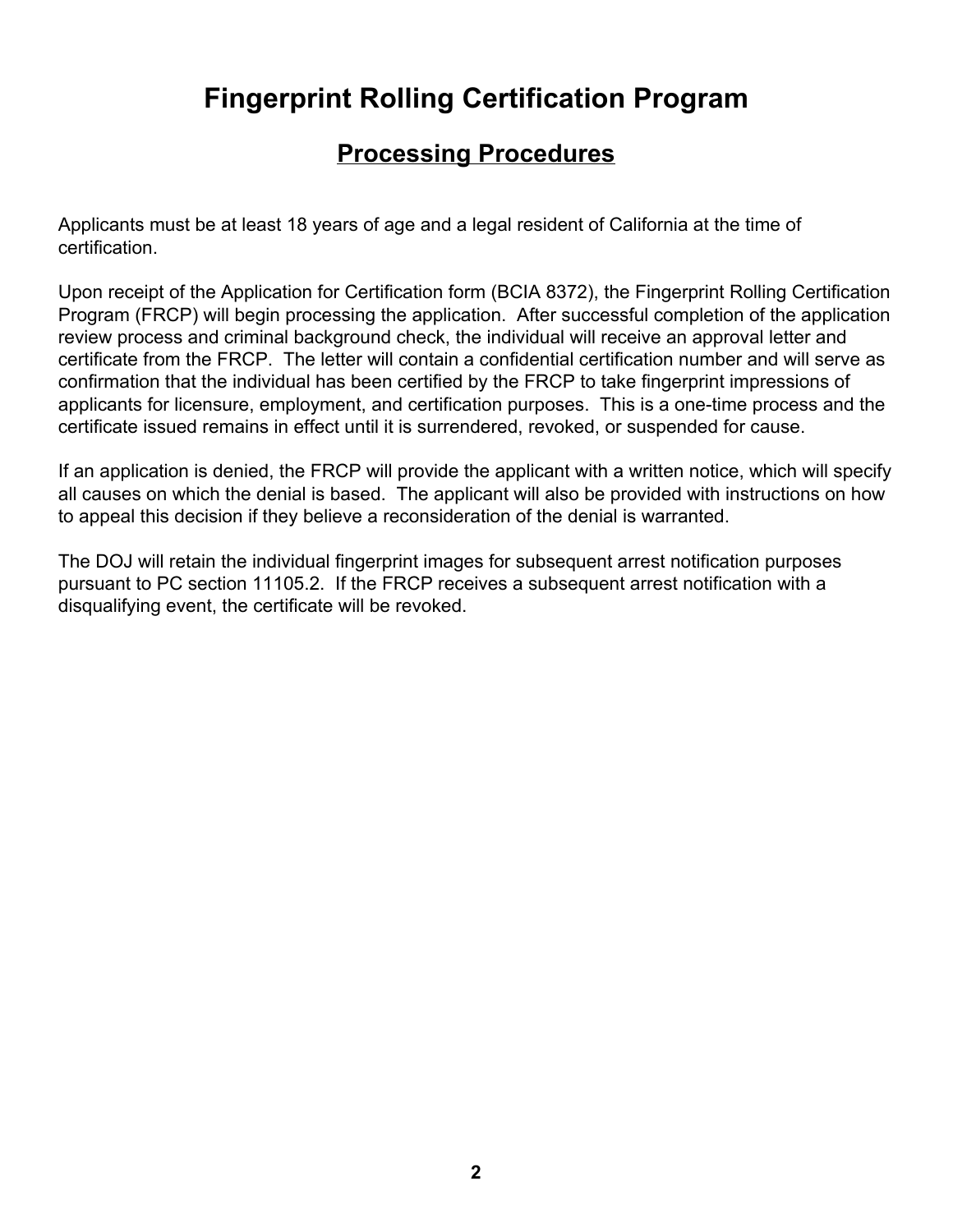#### **Prior to Certification**

Individuals requesting certification to take fingerprint impressions for Criminal Offender Record Information (CORI) clearances for licensure, employment, and certification purposes must comply with the following:

- 1. Review the pre-certification materials (Reference Handbook).
- 2. Complete the Application for Certification form (BCIA 8372). This application must be signed and dated attesting to the fact that the applicant has read the pre-certification materials.
- 3. Submit fingerprints via Live Scan. The Request for Live Scan Service form (BCIA 8016FP) must be submitted to the agency providing the Live Scan service. The processing fee for a Fingerprint Rolling Certification is \$74.00 (\$32.00 for the California background check, \$17.00 for the Federal background check, and a certification fee of \$25.00). This amount is in addition to any rolling fee charged by the Live Scan service provider, and is paid directly to the Live Scan site providing the fingerprinting services. **Please note: Fees are not refundable.**

To find a Live Scan site near you, their hours of operation, and fees for fingerprinting services, please click on this link List of Applicant Live Scan Sites.

Applicants are encouraged to contact the Live Scan service provider to determine if an appointment for fingerprinting is required, what **additional fees** may be charged for the fingerprint rolling services, and the acceptable method of payment.

After the Live Scan services are performed, the applicant will receive a copy of their Request for Live Scan Services form (BCIA 8016FP).

4. Submit the Application for Certification form (BCIA 8372) for final processing to the FRCP at the address designated on the application form.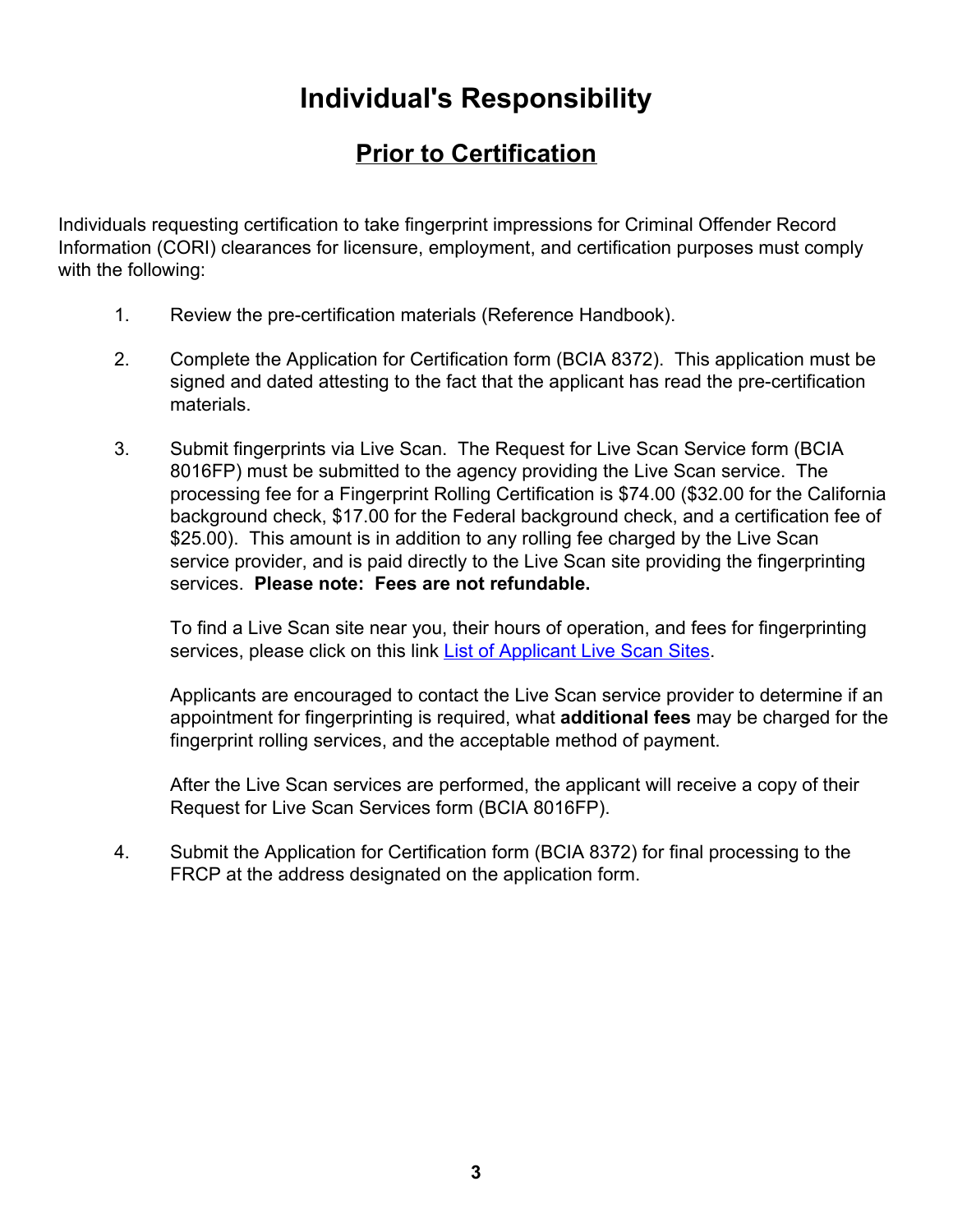#### **After Certification**

Upon receipt of the required documents, and after the successful completion of the application review and background check, the individual will receive the following materials via U.S. mail:

- Letter of Approval
- Certificate (to be displayed at place of business)

The letter of approval will contain the individual's confidential certification number and will serve as confirmation that the individual has been certified to take fingerprint impressions for licensure, certification, and employment purposes. The certification number is **confidential** and should be stored in a secure location. The certification number should not be shared with any other individual.

The certificate issued by the Fingerprint Rolling Certification Program (FRCP) should be displayed in plain view at the place of business, indicating to individuals who need fingerprinting services that a person certified to roll fingerprint impressions can be found at that business location.

If for any reason your certification letter containing your confidential certification number or your certificate is lost, stolen, or damaged, you may contact the FRCP via e-mail at fpcert@doj.ca.gov to find out the necessary procedures to request a duplicate. The cost for a duplicate letter of approval and certification is \$5.00.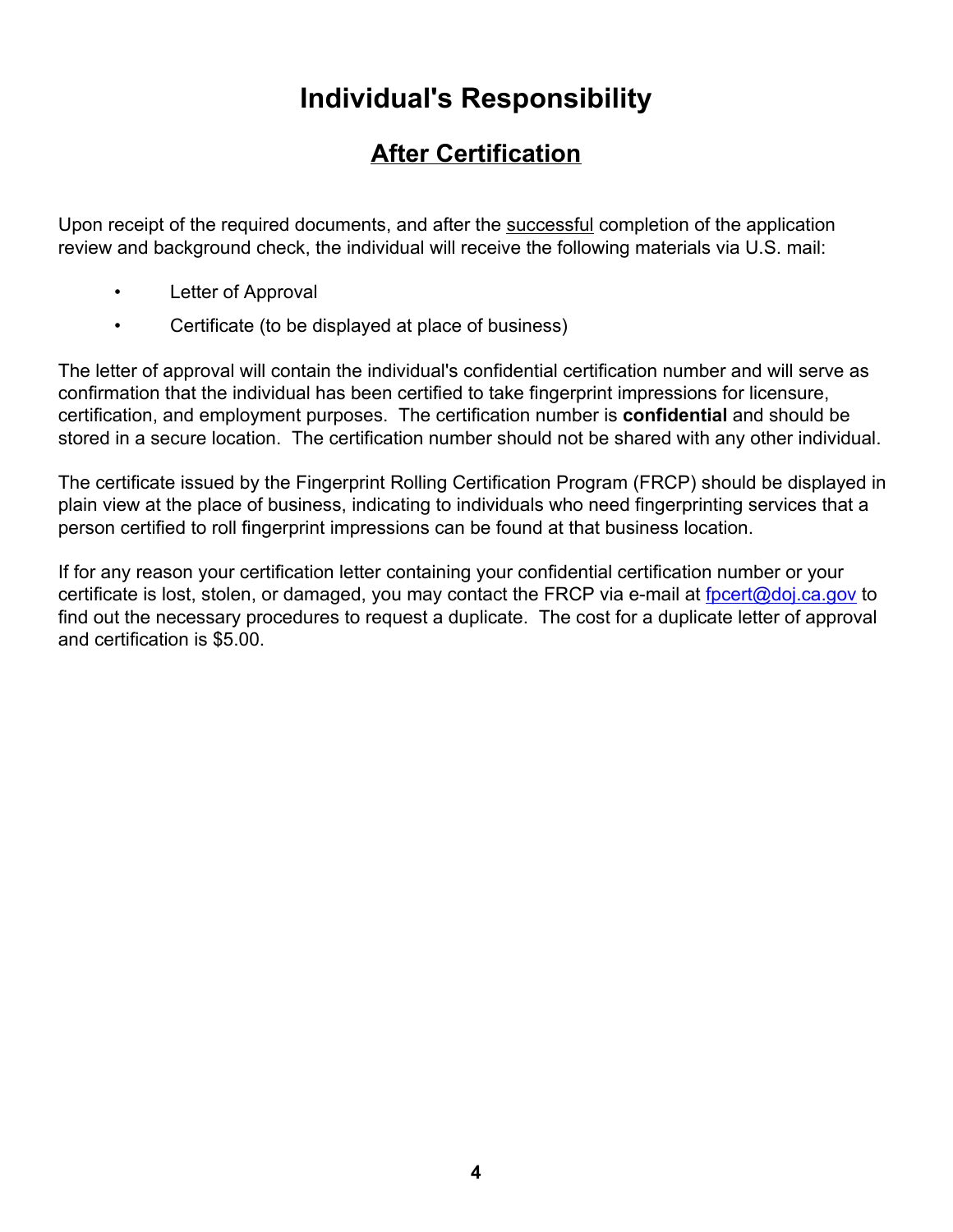#### **Validate Identification**

Prior to rolling fingerprint impressions, it is imperative that the identity of the applicant be established. It is the responsibility of the certified fingerprint roller to check the identification of individuals being fingerprinted. A valid photo identification must be presented by the applicant and checked closely by the certified fingerprint roller taking the fingerprint impressions. This ensures that the applicant's identity is validated against proper identification, which results in accurate information submitted to the Department of Justice (DOJ).

Please note that recently, the National Crime Prevention and Privacy Compact Council, a 15 member body of local, state, and federal governmental officials, issued a guide for use in determining what constitutes a valid ID, outlined in primary and secondary forms of identification. The DOJ requires certified fingerprint rollers accept only current, valid, and unexpired picture identification documents as a primary valid identification. As such, a certified fingerprint roller must examine the photo identification presented to ensure all of the following:

- The personal descriptor information (name, gender, date of birth, etc.) matches the information provided on the Request for Live Scan Service form (BCIA 8016FP).
- The expiration date has not elapsed.
- The photograph reasonably resembles the applicant's physical appearance.

Acceptable *primary* forms of photo identification include any of the following:

- California Driver's License
- Department of Motor Vehicles Identification Card
- Out-of-state driver's license

However, in the absence of a primary form of identification, a certified fingerprint roller may accept one or more of the following as *secondary* forms of identification, *but only with two of the supplemental documents noted below:*

- State government issued Certificate of Birth
- U.S. Active Duty/Retiree/Reservist Military Identification Card (000 10-2)
- U.S. Passport
- Federal government Personal Identity Verification Card (PIV)
- Department of Defense Common Access Card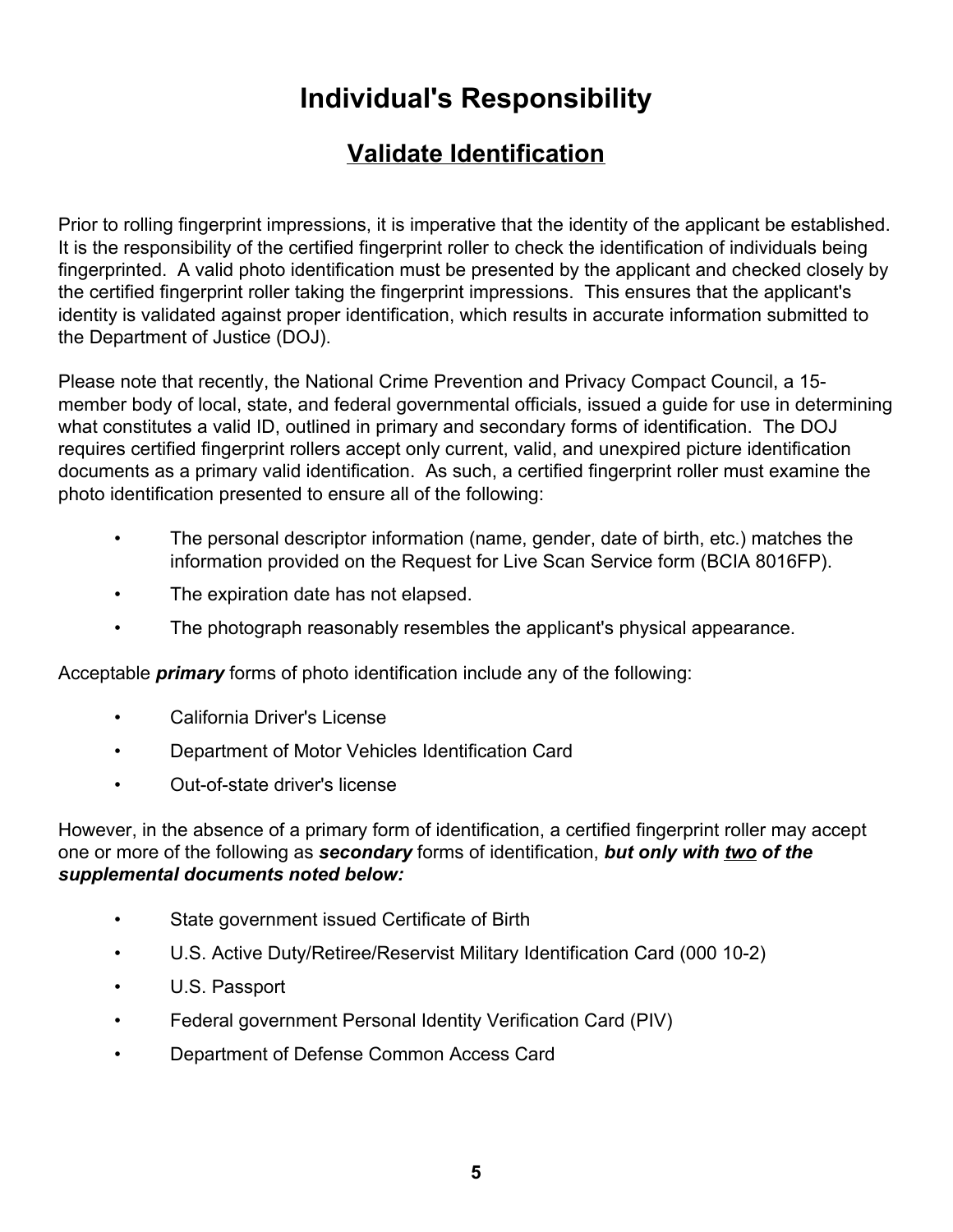- U.S. Tribal or Bureau of Indian Affairs Identification Card
- Social Security Card
- Court Order for Name Change/Gender Change/Adoption/Divorce
- Marriage Certificate (Government issued certificate)
- U.S. Government issued Consular Report of Birth Abroad 3
- Foreign Passport with appropriate immigration document(s)
- Certificate of Citizenship (N560)
- Certificate of Naturalization (N550)
- INS I-551 Resident Alien Card issued since 1997
- INS 1-688 Temporary Resident Identification Card
- INS I-688B, I-766 Employment Authorization Card

*Please note: When validating the authenticity of secondary identification documents and forms, the data and information need to be supported by at least two of the following supplemental documents:*

- Utility bill (address)
- Jurisdictional voter registration card
- Vehicle registration card/title
- Paycheck stub with name/address
- Spouse/parent affidavit
- Cancelled check or bank statement
- Mortgage documents

When supplemental documentation does not support the validation of the original identification documents, the certified fingerprint roller should not accept the form of identification as valid and not fingerprint the applicant.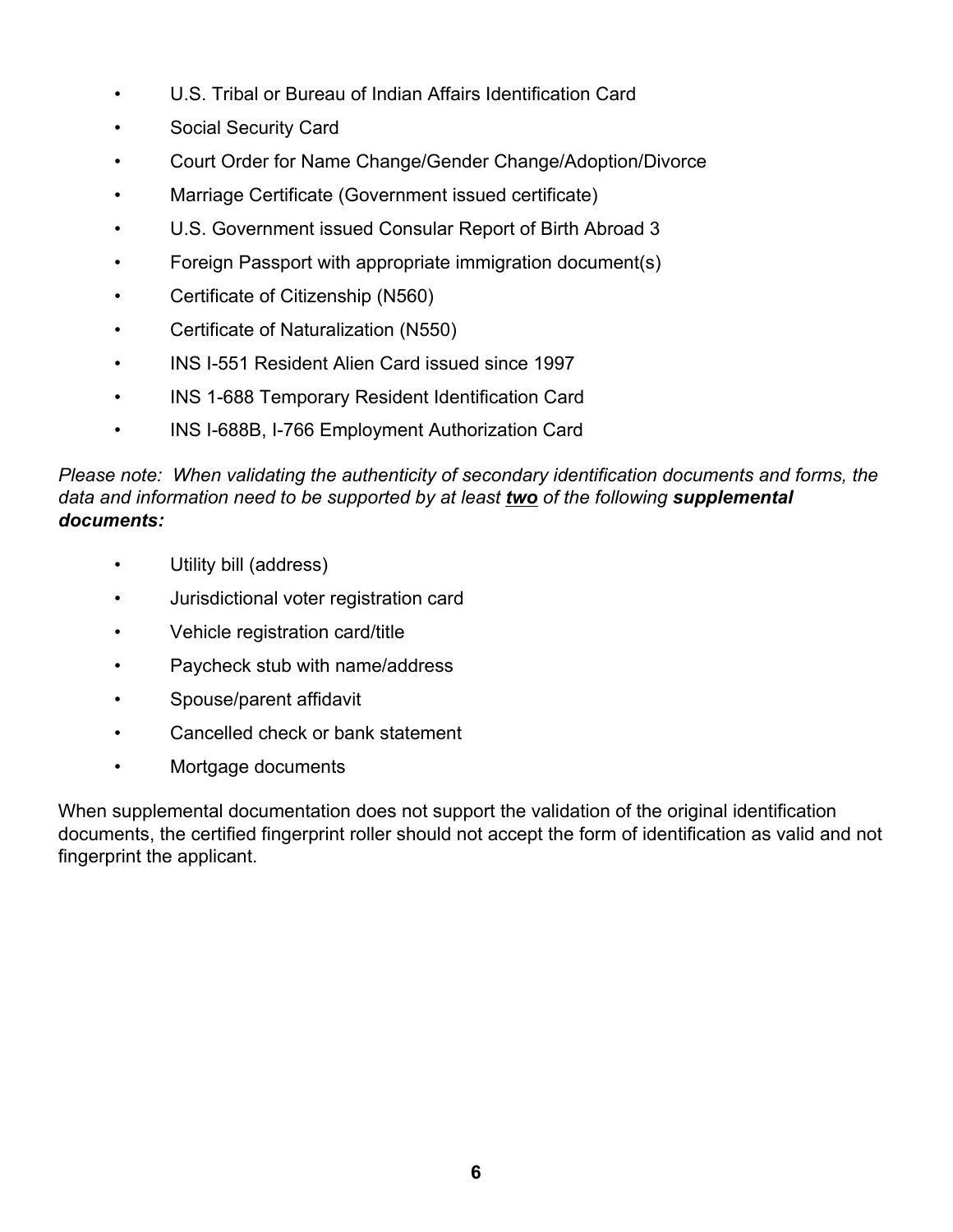#### **Electronic Submission (Live Scan Device)**

When rolling fingerprint impressions via Live Scan, the certified fingerprint roller is required to enter his/her unique certification number into the Live Scan device.

Live Scan devices allow the electronic submission of applicant fingerprint images and related information to the Department of Justice (DOJ). Live Scan technology replaces the process of recording an individual's fingerprint pattern manually through a rolling process using ink and a hard fingerprint card. Fingerprint images are digitized through an electronic process enabling the electronic transfer of the fingerprint image data, in combination with personal descriptor information, to central computers at the DOJ. This electronic transfer of information drastically reduces submission time frames. Previously, days were needed to send hard fingerprint cards via the United States Postal Service.

Live Scan devices are designed so fingerprint techniques and procedures are very similar to inked fingerprinting. A major advantage of electronic fingerprinting is that a scanned fingerprint image can be reviewed and re-scanned if the captured image is unsatisfactory. Live Scan devices have other system capabilities, which further enhance its performance. For information on the requirements for establishing a Live Scan connection to the DOJ, please contact the Client Services Program at (916) 227-3332.